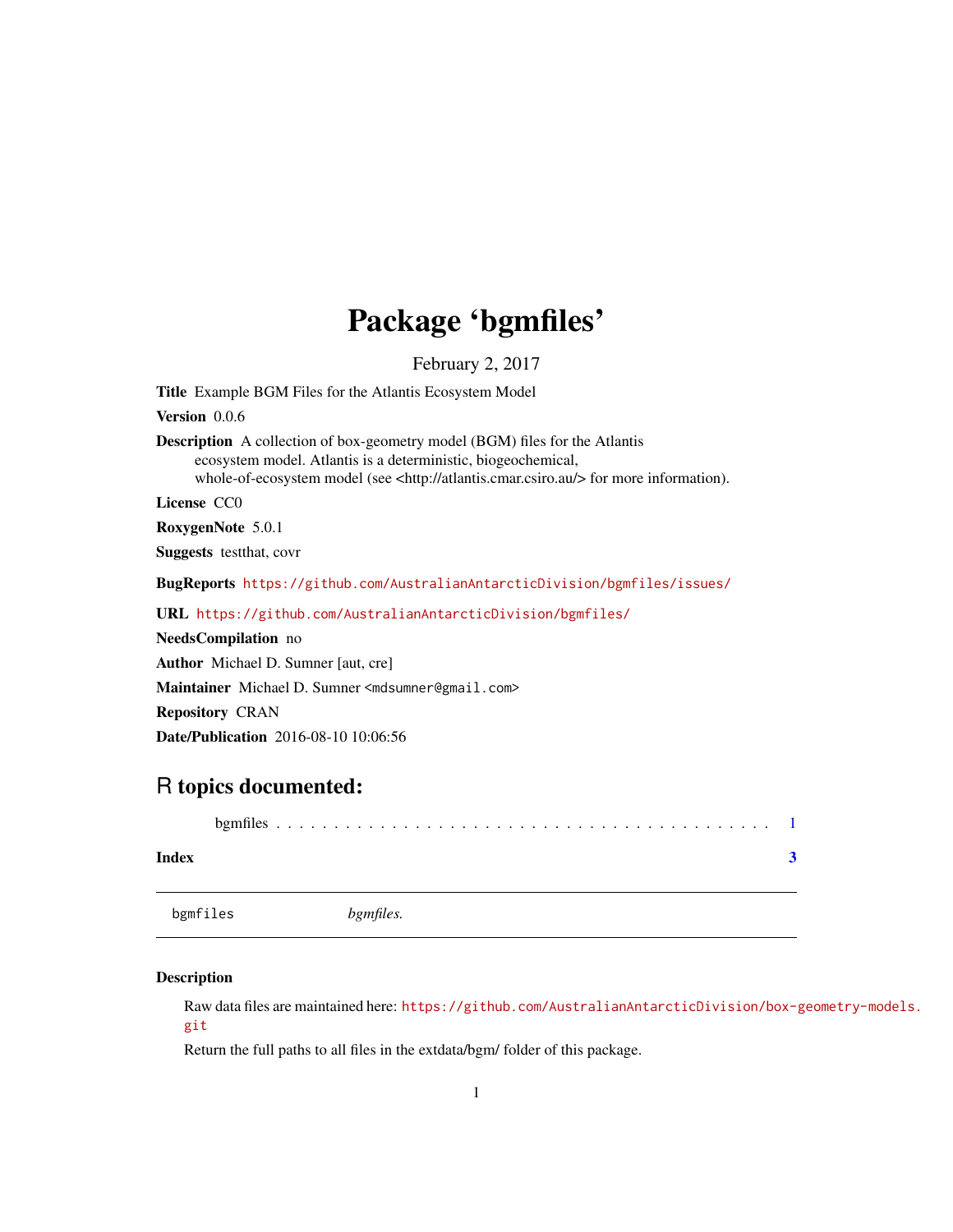#### <span id="page-1-0"></span>Usage

bgmfiles(pattern = NULL)

#### Arguments

pattern optional pattern string to filter files returned, see [list.files](#page-0-1) for details

#### Details

This package contains a simple workflow to update from that source repo and install the raw files into extdata/ of the installed package.

#### Value

character vector of file paths

#### Examples

```
## obtain all example files installed
bfiles <- bgmfiles()
print(basename(bfiles))
```

```
## filter based on an input pattern
afiles <- bgmfiles(pattern = "^antarc")
print(basename(afiles))
```

```
## read all the text from all files and table raw characters
## (for no reason)
lapply(bfiles, function(x) table(unlist(strsplit(paste(readLines(x), collapse = ""), ""))))
```